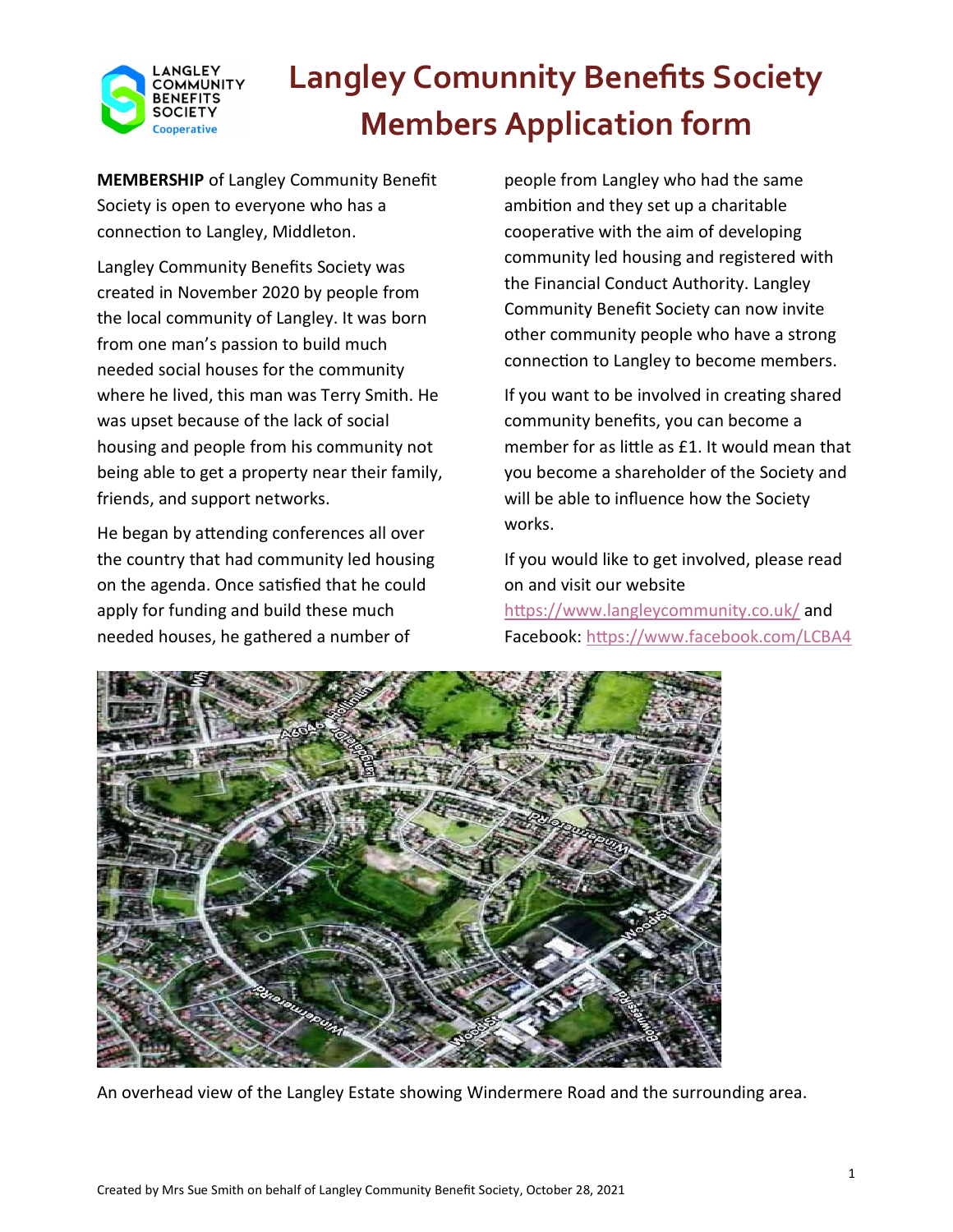

#### ABOUT US



Terry Smith (director) began researching Social Housing and Community Led Housing over 5 years ago. But before that he has always been an advocate for social housing. He is a qualified youth and community worker and has been a community activist for over 40 years. To be able to build the much-needed affordable social housing in our community will see one of his main dreams becoming a reality.

Along with his wife he co-founded Status 4 All, a charity on Langley who support children with alternative curriculum activities, and they manage a huge allotment and community space on the Langley Estate, which houses a youth allotment and many other plots that benefit the community. Sue and Terry are also part of Bowlee Community Association who are refurbishing, reopening and taking over community management of the Bowlee Pavilion.



Ivy Isherwood (director) is an active member of the community, she has lots of experience in housing issues as she has been the chairperson of Riverside Housing Committee for many years. She is also a volunteer on numerous projects supporting people from the community who are lonely and isolated.



Kathryn Carr (director & secretary) is an active member of the community; she's been the secretary of Riverside Housing Committee for 2 years and member for 4 years. She's also a Rochdale Champion for RMBC and has a keen interest in disabilities. She has 20 years' experience of working in the NHS and her and her husband have been foster parents.



Councillor Sue Smith (founder member) has been a community activist for most of her adult life, she is a qualified youth and community worker, fitness instructor and local Councillor. She is an active volunteer in the community providing numerous projects with people aged from cradle to grave.



Jeff Allen (member) Jeff has 28 years Housing Management experience. Having spent his formative years working across various Manchester Housings inner city areas. The last ten saw him having overall responsibility for the Riverside estate management function in West Yorkshire, Cheshire and Greater Manchester.

Jeff has a comprehensive knowledge of the Langley estate, having spent 19 years as Neighbourhood Manager for the area.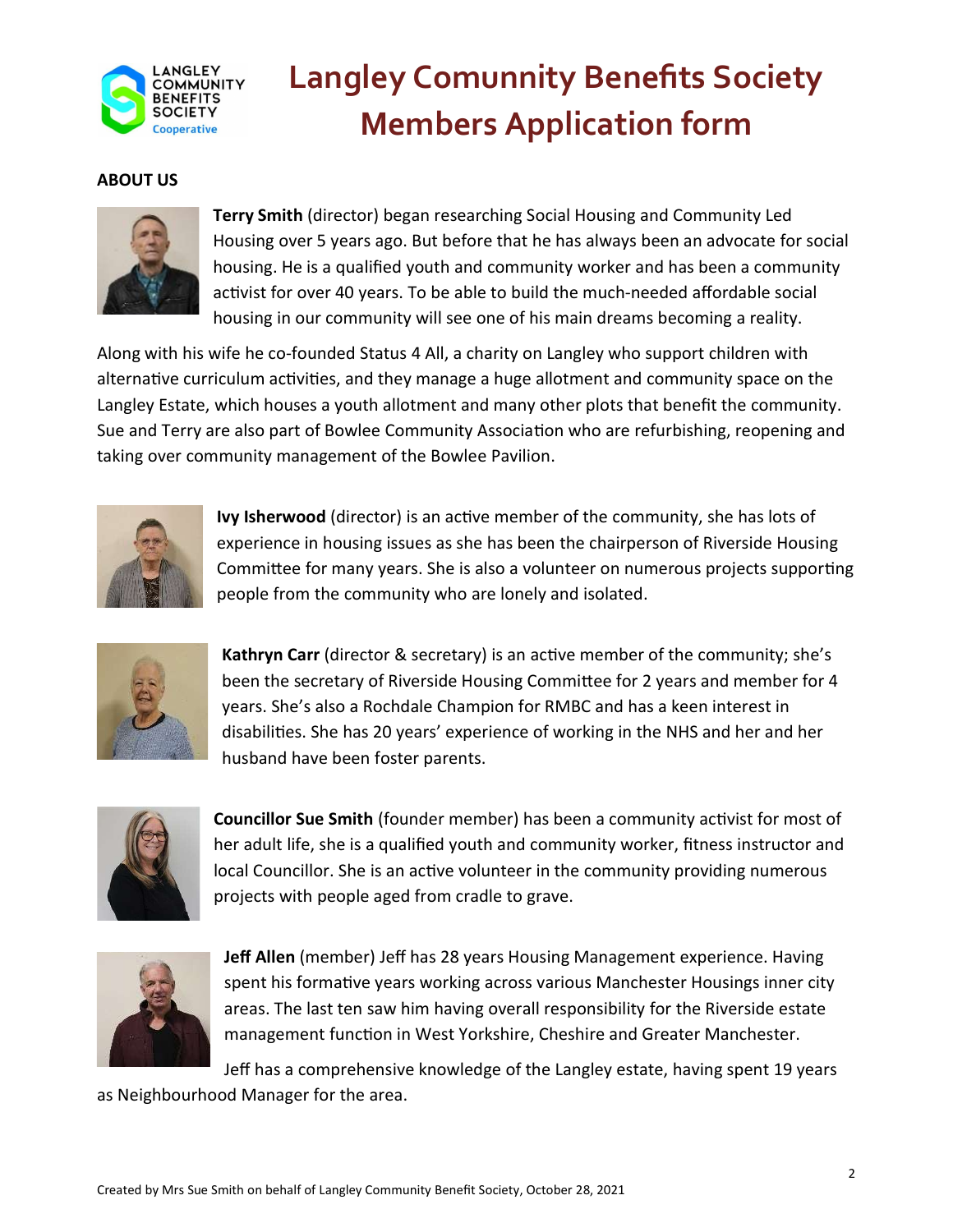

#### Our five principles

Affordability - although it is important that the homes, and facilities we use and build are financially viable, its important they are kept affordable to the local community

Inclusivity - We passionately believe that we are stronger together and everyone's contribution is valuable. Therefore, we strive to make all our projects inclusive and accessible to as many people as possible

Sustainability- We are investing in housing and facilities that we want to last. We look at being sustainable in all ways available to us and balance them out financially, environmentally, and socially and if possible we will create opportunities for the local community to get involved through training, volunteering and employment.

**Connectivity** We are all friends and neighbors. Being connected to the community, local businesses and supporters is key to making our projects happen. Whatever we do we aim to connect people and places that are important to Langley

**Participation** – We are a group of people who want to bring our community together. To make this project happen we need people with a wide range of skills and knowledge. Please come and join us and become part of the solution.

### **Our Ambitions**

We have already began working on our first community project, the provision of affordable houses on Borrowdale Road. Rochdale Council and Riverside Housing support this need, we have done some online consultation and the group feel there is demand for properties for people to down size, for young and big families and for individuals to move into their own place.

We have already received funding from Resonance Community Developers Fund and Rochdale Council to explore our ideas and produce a viable business plan to show that we can repay the investment.

Our houses will be different to the ones that have been built in the area as they will be built with low energy efficiency, keeping in with the government's green footprint.

We want to include as many people from our community to come on board as a Cooperative and join in our plans and ambitions for our future.

We have started with houses, but we have scope going forward to include other projects that our community greatly needs.

The way to do this is to join our movement and have your say, for you and for our future generations for years to come.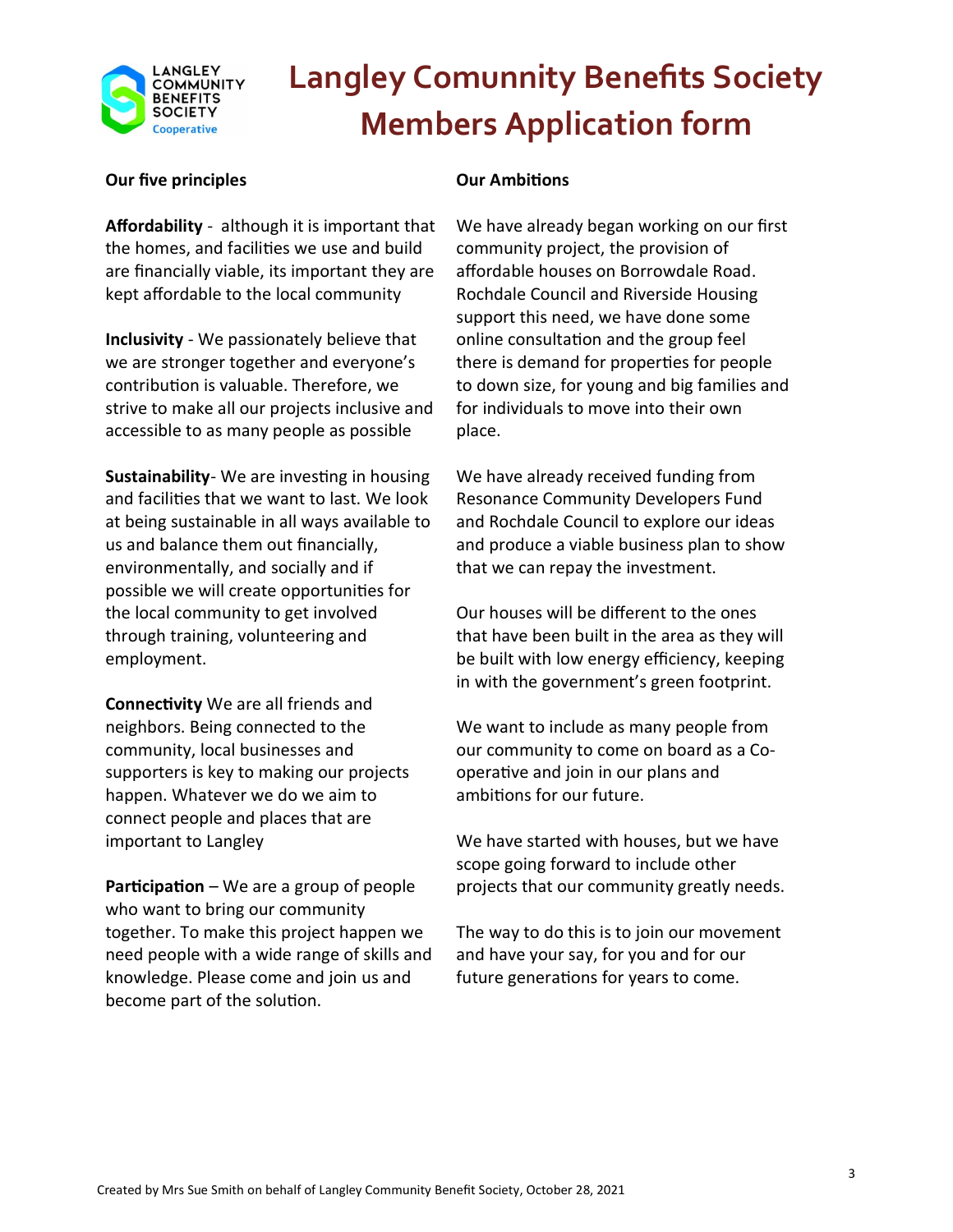

#### BECOMING A MEMBER:

Any individual over the age of 16 years and a resident in the UK, or any company whose registered address is in the UK can apply to become a member of Langley Community Benefits Society.

Members have a direct say in how we work and we welcome hands on involvement from them.

Directors are elected from the membership on a one member one vote basis at the Annual General Meeting. Our first one will be in December 2021.

Members can buy shares for as little as  $£1$ , but you can increase your stakeholder amount at any time. The maximum amount is £100,000 per member, but each will still only have one vote.

Members agree to be bound by the Rules of Langley Community Benefit Society, a copy of which is available on the website https://www.langleycommunity.co.uk/

Facebook: https://www.facebook.com/LCBA4

Langley Community Benefits Society is a community Benefits Society. It:

- Is owned and controlled by its members
- Has a one member one vote rule, regardless of the members' stake in the society.
- Has no artificial restrictions on membership
- Stresses the need for any member to be a representative of the people in the community
- Has a wider community benefit, rather than just benefits for the society membership.

#### How to apply

Please fill in the form at the end of the document.

If you want to email your completed form send it to  $info@language\\commonity.co.uk$  then pay by bacs with your name as recipient.

Bacs details: Account number 41436628, Sort code 01-05-63

Or if you want to post your form you can either pay by Bacs with your name as recipient or send a cheque with the form, made payable to Langley Community Benefits Society then post to:

Mrs Susan Smith, 157 Winderemere Drive, Langley, Middleton, M24 5NQ

### Acceptance of your membership will be notified by letter or email of acknowledgement and acceptance with a share certificate and a window sticker.

The directors reserve the right to reject any applicant in whole or in part, in which case the applicant's money will be returned to them either by cheque or by credit to your account, at the directors' discretion.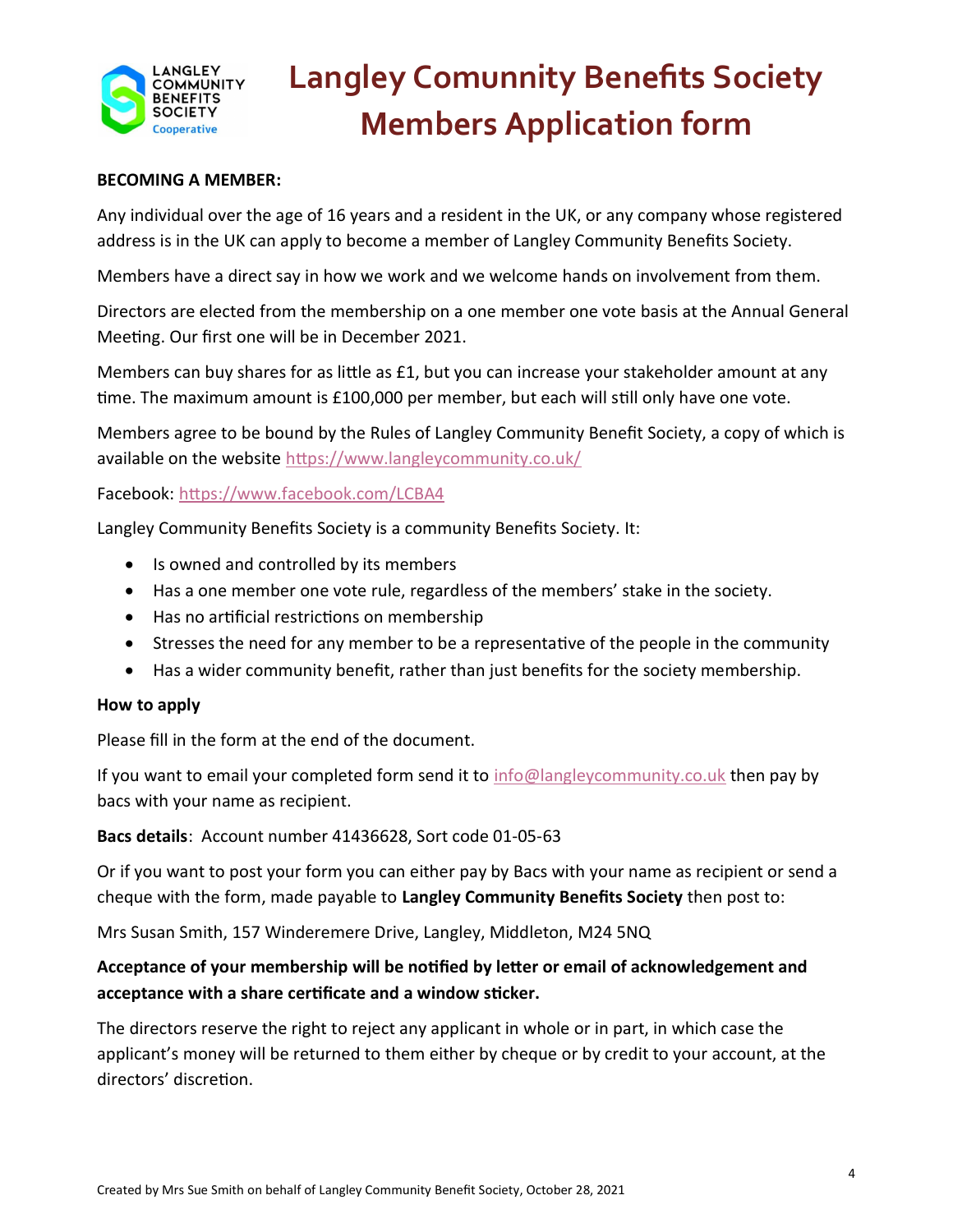

#### Join Us

Join us if you want to see a strong, diverse, and resilient community in Langley. Perhaps you want to be considered for one of our affordable homes, perhaps you're a successful business and want to give something back to the community, perhaps you want to be a part of shaping the future of Langley. Whatever the reason, take those all-important steps and join us!

Please complete application form on the next page.